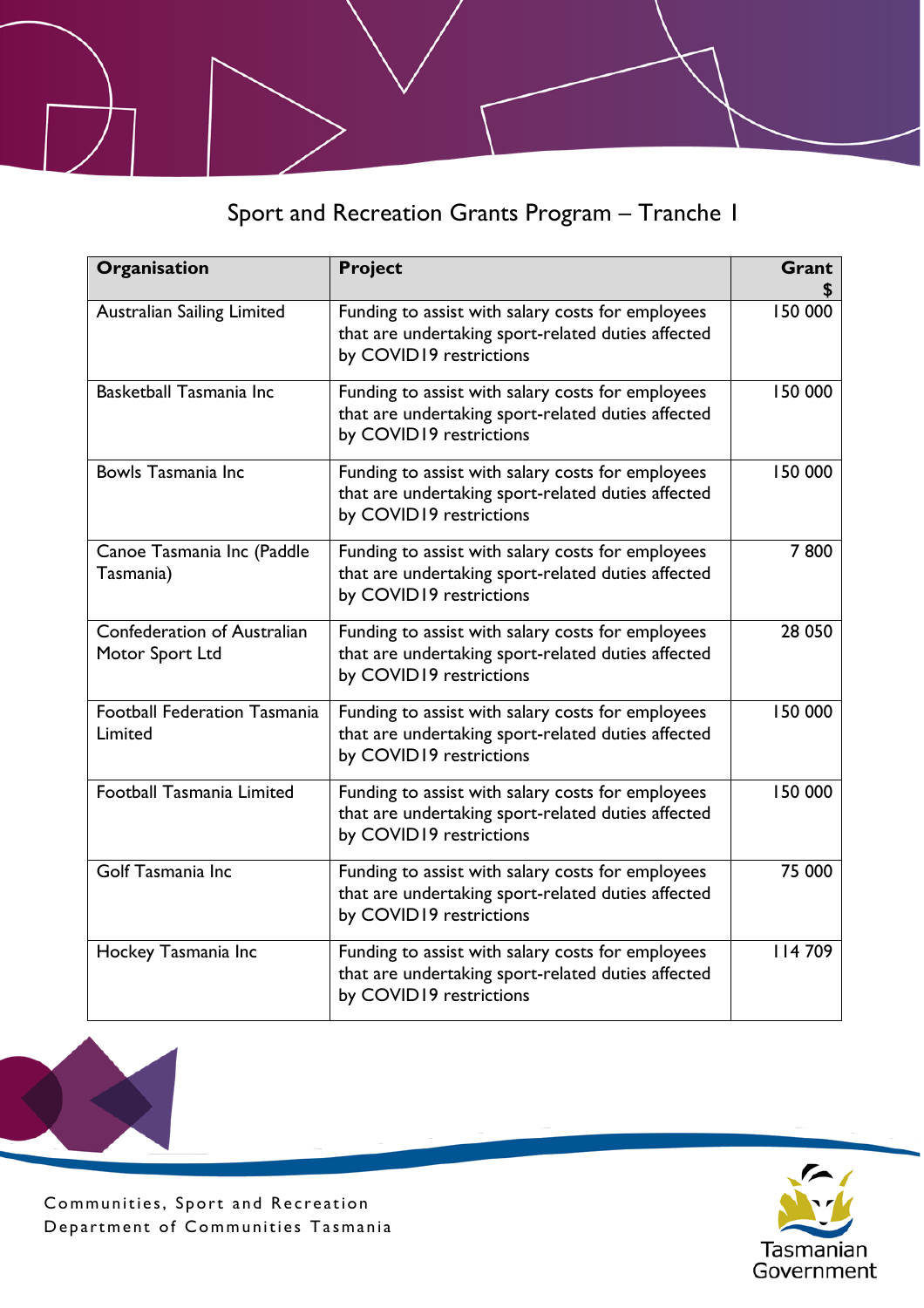| Organisation                                      | <b>Project</b>                                                                                                                     | Grant   |
|---------------------------------------------------|------------------------------------------------------------------------------------------------------------------------------------|---------|
| Motorcycling Tasmania Inc                         | Funding to assist with salary costs for employees<br>that are undertaking sport-related duties affected<br>by COVID19 restrictions | 20 095  |
| Rowing Tasmania Inc                               | Funding to assist with salary costs for employees<br>that are undertaking sport-related duties affected<br>by COVID19 restrictions | 25 000  |
| Surf Life Saving Tasmania Inc                     | Funding to assist with salary costs for employees<br>that are undertaking sport-related duties affected<br>by COVID19 restrictions | 114 333 |
| Table Tennis Tasmania Inc                         | Funding to assist with salary costs for employees<br>that are undertaking sport-related duties affected<br>by COVID19 restrictions | 11029   |
| Tasmanian Badminton<br>Association Inc            | Funding to assist with salary costs for employees<br>that are undertaking sport-related duties affected<br>by COVID19 restrictions | 22 645  |
| <b>Tasmanian Cricket</b><br>Association Inc       | Funding to assist with salary costs for employees<br>that are undertaking sport-related duties affected<br>by COVID19 restrictions | 150 000 |
| <b>Tasmanian Croquet</b><br>Association Inc       | Funding to assist with salary costs for employees<br>that are undertaking sport-related duties affected<br>by COVID19 restrictions | 2 0 4 0 |
| <b>Tasmanian Cycling</b><br><b>Federation Inc</b> | Funding to assist with salary costs for employees<br>that are undertaking sport-related duties affected<br>by COVID19 restrictions | 6 5 8 3 |
| <b>Tasmanian Gymnastics</b><br>Association Inc    | Funding to assist with salary costs for employees<br>that are undertaking sport-related duties affected<br>by COVID19 restrictions | 143 780 |